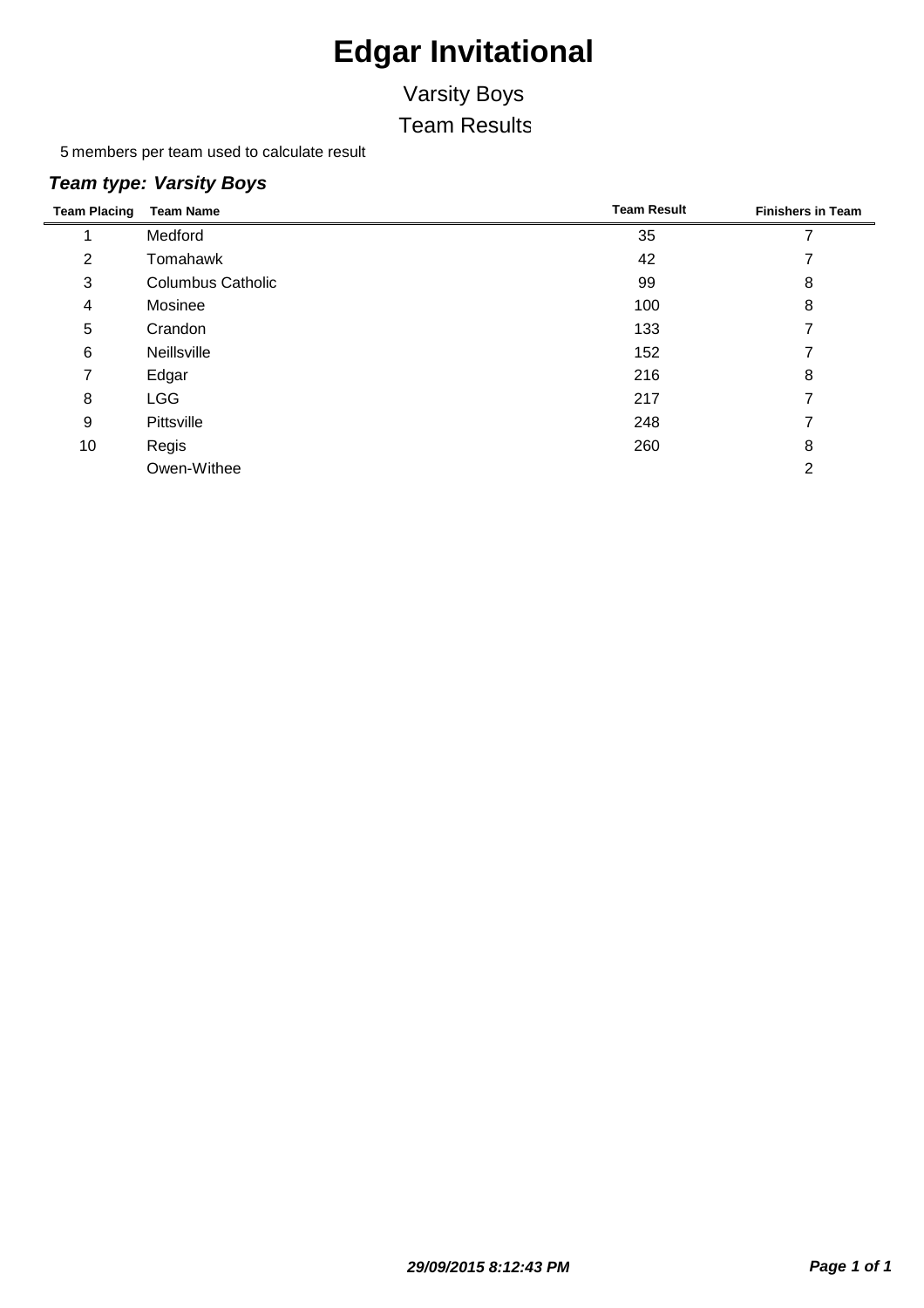### Varsity Boys Overall Results : Varsity Boys

| Pos | No   | Name                     | School                   | Year | Time       | Team<br><b>Position</b> | Team<br><b>Points</b> | Pace                 |
|-----|------|--------------------------|--------------------------|------|------------|-------------------------|-----------------------|----------------------|
| 1   | 878  | Jarod Rudolph            | Medford                  | 12   | 00:16:55.4 | 1                       | 1                     | 5:27 min/m           |
| 2   | 790  | <b>Tanner Moris</b>      | Crandon                  | 11   | 00:17:07.8 | 1                       | 2                     | 5:31 min/m           |
| 3   | 877  | Derek Rudolph            | Medford                  | 9    | 00:17:24.9 | 2                       | 3                     | $5:37$ min/m         |
| 4   | 946  | Mason Tomany             | Mosinee                  | 12   | 00:17:30.4 | 1                       | 4                     | 5:38 min/m           |
| 5   | 880  | <b>Trey Ulrich</b>       | Medford                  | 10   | 00:17:30.5 | 3                       | 5                     | 5:38 min/m           |
| 6   | 1486 | <b>Troy Vanstrysdonk</b> | Tomahawk                 |      | 00:17:34.4 | 1                       | 6                     | 5:40 min/m           |
| 7   | 1481 | Alex Johnson             | Tomahawk                 |      | 00:17:52.9 | 2                       | 7                     | 5:46 min/m           |
| 8   | 1487 | Mason Webster            | Tomahawk                 |      | 00:17:53.9 | 3                       | 8                     | 5:46 min/m           |
| 9   | 879  | Joe Tomandl              | Medford                  | 11   | 00:17:56.9 | 4                       | 9                     | 5:47 min/m           |
| 10  | 1484 | Cayton Scholz            | Tomahawk                 |      | 00:18:02.4 | 4                       | 10                    | 5:49 min/m           |
| 11  | 1485 | Lucas Tjugum             | Tomahawk                 |      | 00:18:04.8 | 5                       | 11                    | 5:49 min/m           |
| 12  | 942  | Grayson Barrett          | Mosinee                  | 9    | 00:18:07.9 | 2                       | 12                    | 5:50 min/m           |
| 13  | 766  | <b>Leonard Steinert</b>  | <b>Columbus Catholic</b> | 11   | 00:18:23.0 | 1                       | 13                    | $5:55$ min/m         |
| 14  | 789  | <b>Bradley Mihalko</b>   | Crandon                  | 11   | 00:18:23.6 | 2                       | 14                    | 5:56 min/m           |
| 15  | 943  | Noah Cox                 | Mosinee                  | 11   | 00:18:24.5 | 3                       | 15                    | 5:56 min/m           |
| 16  | 764  | Peyton Nystrom           | <b>Columbus Catholic</b> | 10   | 00:18:25.5 | 2                       | 16                    | $5:56$ min/m         |
| 17  | 881  | Ray Zirngible            | Medford                  | 9    | 00:18:27.4 | 5                       | 17                    | 5:57 min/m           |
| 18  | 760  | <b>Benny Frericks</b>    | <b>Columbus Catholic</b> | 11   | 00:18:32.9 | 3                       | 18                    | 5:59 min/m           |
| 19  | 965  | Elijah Eisfeldt          | Neillsville              | 12   | 00:18:41.6 | 1                       | 19                    | $6:01$ min/m         |
| 20  | 1482 | Kyle Klopatek            | Tomahawk                 |      | 00:18:42.8 | 6                       | 20                    | $6:02$ min/m         |
| 21  | 994  | Jesse Poppy              | Pittsville               | 12   | 00:18:46.5 | 1                       | 21                    | $6:03$ min/m         |
| 22  | 968  | Jacob Walter             | Neillsville              | 12   | 00:18:48.5 | 2                       | 22                    | $6:04 \text{ min/m}$ |
| 23  | 967  | Logan Matson             | Neillsville              | 10   | 00:18:53.6 | 3                       | 23                    | $6:05$ min/m         |
| 24  | 1483 | Evan Ploeckelman         | Tomahawk                 |      | 00:18:53.8 | 7                       | 24                    | $6:05$ min/m         |
| 25  | 762  | Jeremiah Giles           | <b>Columbus Catholic</b> | 10   | 00:19:05.6 | 4                       | 25                    | $6:09$ min/m         |
| 26  | 851  | <b>Elliot Genteman</b>   | LGG                      | 10   | 00:19:06.0 | 1                       | 26                    | $6:09$ min/m         |
| 27  | 761  | <b>Bryce Fuerlinger</b>  | <b>Columbus Catholic</b> | 9    | 00:19:10.1 | 5                       | 27                    | $6:11$ min/m         |
| 28  | 875  | Aaron Julian             | Medford                  | 9    | 00:19:12.1 | 6                       | 28                    | $6:11$ min/m         |
| 29  | 767  | Jon Viegut               | <b>Columbus Catholic</b> | 11   | 00:19:14.0 | 6                       | 29                    | $6:12$ min/m         |
| 30  | 874  | <b>Sutton Fronk</b>      | Medford                  | 9    | 00:19:15.1 | 7                       | 30                    | $6:12$ min/m         |
| 31  | 830  | Martin Sahattechier      | Edgar                    | 11   | 00:19:17.4 | 1                       | 31                    | $6:13$ min/m         |
| 32  | 765  | Leo Pittsley             | <b>Columbus Catholic</b> | 11   | 00:19:19.7 | 7                       | 32                    | $6:14$ min/m         |
| 33  | 947  | <b>Dustin Unertl</b>     | Mosinee                  | 12   | 00:19:19.9 | 4                       | 33                    | $6:14$ min/m         |
| 34  | 854  | Darin Meyer              | LGG                      | 12   | 00:19:34.5 | 2                       | 34                    | $6:18$ min/m         |
| 35  | 763  | Zach Gotz                | <b>Columbus Catholic</b> | 12   | 00:19:41.2 | 8                       | >7                    | $6:21$ min/m         |
| 36  | 785  | Drew Boney               | Crandon                  | 9    | 00:19:44.7 | 3                       | 35                    | $6:22$ min/m         |
| 37  | 936  | <b>Riley Alcoba</b>      | Mosinee                  | 9    | 00:19:47.0 | 5                       | 36                    | $6:22$ min/m         |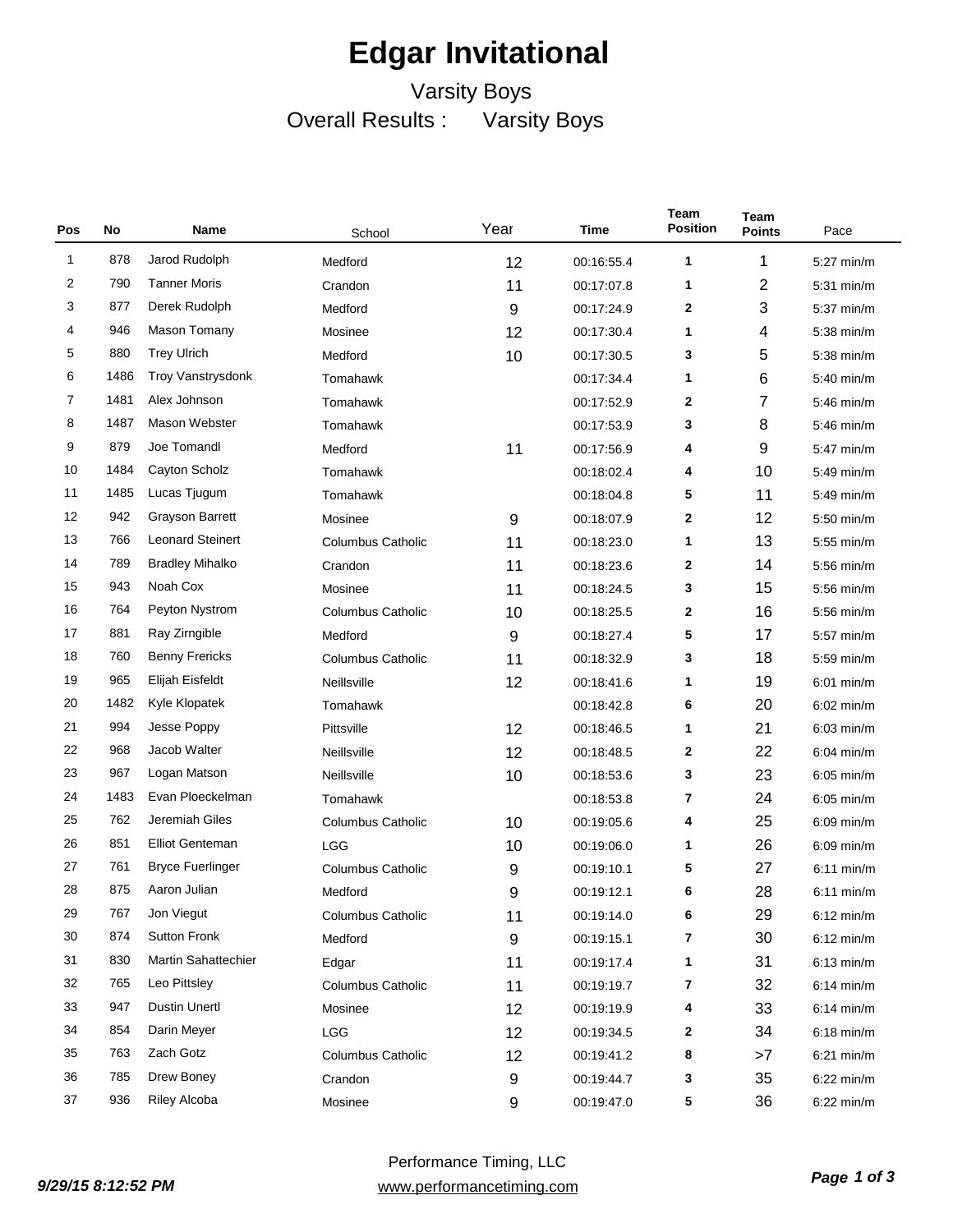### Varsity Boys Overall Results : Varsity Boys

| Pos | No   | Name                      | School      | Year | Time       | Team<br><b>Position</b> | <b>Team</b><br><b>Points</b> | Pace         |
|-----|------|---------------------------|-------------|------|------------|-------------------------|------------------------------|--------------|
| 38  | 949  | Isaac Wirsbinski          | Mosinee     | 12   | 00:19:48.2 | 6                       | 37                           | $6:23$ min/m |
| 39  | 788  | <b>Tanner Marvin</b>      | Crandon     | 10   | 00:19:53.8 | 4                       | 38                           | $6:25$ min/m |
| 40  | 1415 | Joe Larsen                | Regis       | 12   | 00:19:54.8 | 1                       | 39                           | $6:25$ min/m |
| 41  | 826  | Scott Lepak               | Edgar       | 11   | 00:19:55.0 | 2                       | 40                           | $6:25$ min/m |
| 42  | 827  | <b>Justin Michalewicz</b> | Edgar       | 11   | 00:20:00.2 | 3                       | 41                           | $6:27$ min/m |
| 43  | 964  | Dominic Bibeau            | Neillsville | 10   | 00:20:02.0 | 4                       | 42                           | $6:27$ min/m |
| 44  | 857  | David Vesel               | <b>LGG</b>  | 12   | 00:20:07.3 | 3                       | 43                           | $6:29$ min/m |
| 45  | 786  | <b>Trevor Hauser</b>      | Crandon     | 10   | 00:20:09.8 | 5                       | 44                           | $6:30$ min/m |
| 46  | 787  | <b>Ben Kalata</b>         | Crandon     | 10   | 00:20:15.5 | 6                       | 45                           | $6:32$ min/m |
| 47  | 962  | Joey Anason               | Neillsville | 9    | 00:20:26.8 | 5                       | 46                           | $6:35$ min/m |
| 48  | 992  | Damien Moore              | Pittsville  | 12   | 00:20:30.0 | $\mathbf 2$             | 47                           | $6:36$ min/m |
| 49  | 974  | Marcus Ackerman           | Owen-Withee | 9    | 00:20:34.0 | 1                       | $5$                          | $6:38$ min/m |
| 50  | 944  | Jacob Ivey                | Mosinee     | 11   | 00:20:34.4 | 7                       | 48                           | $6:38$ min/m |
| 51  | 1414 | Mason Job                 | Regis       | 11   | 00:20:41.5 | 2                       | 49                           | $6:40$ min/m |
| 52  | 856  | Jared Thomas              | <b>LGG</b>  | 11   | 00:20:41.9 | 4                       | 50                           | $6:40$ min/m |
| 53  | 828  | Jarret Miles-Kroenig      | Edgar       | 11   | 00:20:48.0 | 4                       | 51                           | $6:42$ min/m |
| 54  | 784  | Noah Bauknecht            | Crandon     | 12   | 00:20:48.4 | 7                       | 52                           | $6:42$ min/m |
| 55  | 829  | <b>Mitchel Paul</b>       | Edgar       | 9    | 00:20:51.3 | 5                       | 53                           | $6:43$ min/m |
| 56  | 995  | Jack Zdun                 | Pittsville  | 12   | 00:20:55.0 | 3                       | 54                           | $6:44$ min/m |
| 57  | 819  | Luca Deichiene            | Edgar       | 11   | 00:20:56.2 | 6                       | 55                           | $6:45$ min/m |
| 58  | 1416 | Jack Usher                | Regis       | 11   | 00:20:57.1 | 3                       | 56                           | $6:45$ min/m |
| 59  | 1411 | <b>Mitch Abts</b>         | Regis       | 12   | 00:20:57.9 | 4                       | 57                           | $6:45$ min/m |
| 60  | 945  | Ryan Pozorski             | Mosinee     | 11   | 00:20:59.5 | 8                       | >7                           | $6:46$ min/m |
| 61  | 823  | Joshua Brewster           | Edgar       | 9    | 00:21:04.6 | 7                       | 58                           | $6:47$ min/m |
| 62  | 820  | <b>Taylor Kirsch</b>      | Edgar       | 12   | 00:21:12.2 | 8                       | >7                           | $6:50$ min/m |
| 63  | 1417 | Jacob Woodie              | Regis       | 10   | 00:21:21.5 | 5                       | 59                           | $6:53$ min/m |
| 64  | 1413 | <b>Matthew Hellman</b>    | Regis       | 11   | 00:21:24.4 | 6                       | 60                           | $6:54$ min/m |
| 65  | 990  | <b>Bryce Foemmel</b>      | Pittsville  | 10   | 00:21:33.9 | 4                       | 61                           | $6:57$ min/m |
| 66  | 966  | Dominic Kuhn              | Neillsville | 12   | 00:21:37.0 | 6                       | 62                           | $6:58$ min/m |
| 67  | 963  | Spencer Baldwin           | Neillsville | 12   | 00:21:40.5 | 7                       | 63                           | $6:59$ min/m |
| 68  | 976  | Marlin Pogodzinski        | Owen-Withee | 11   | 00:22:16.1 | 2                       | $5$                          | $7:11$ min/m |
| 69  | 853  | Mitchell Mayville         | <b>LGG</b>  | 12   | 00:23:32.8 | 5                       | 64                           | 7:35 min/m   |
| 70  | 989  | Massimiliano Coscia       | Pittsville  | 11   | 00:23:36.9 | 5                       | 65                           | 7:37 min/m   |
| 71  | 1412 | Ryan Gorzek               | Regis       | 12   | 00:24:10.0 | 7                       | 66                           | 7:47 min/m   |
| 72  | 1408 | Logan Jacobson            | Regis       | 11   | 00:24:19.0 | 8                       | >7                           | 7:50 min/m   |
| 73  | 852  | Josh Kroening             | LGG         | 11   | 00:25:09.9 | 6                       | 67                           | 8:07 min/m   |
| 74  | 993  | Daniel Piotrowski         | Pittsville  | 11   | 00:25:30.4 | 6                       | 68                           | $8:13$ min/m |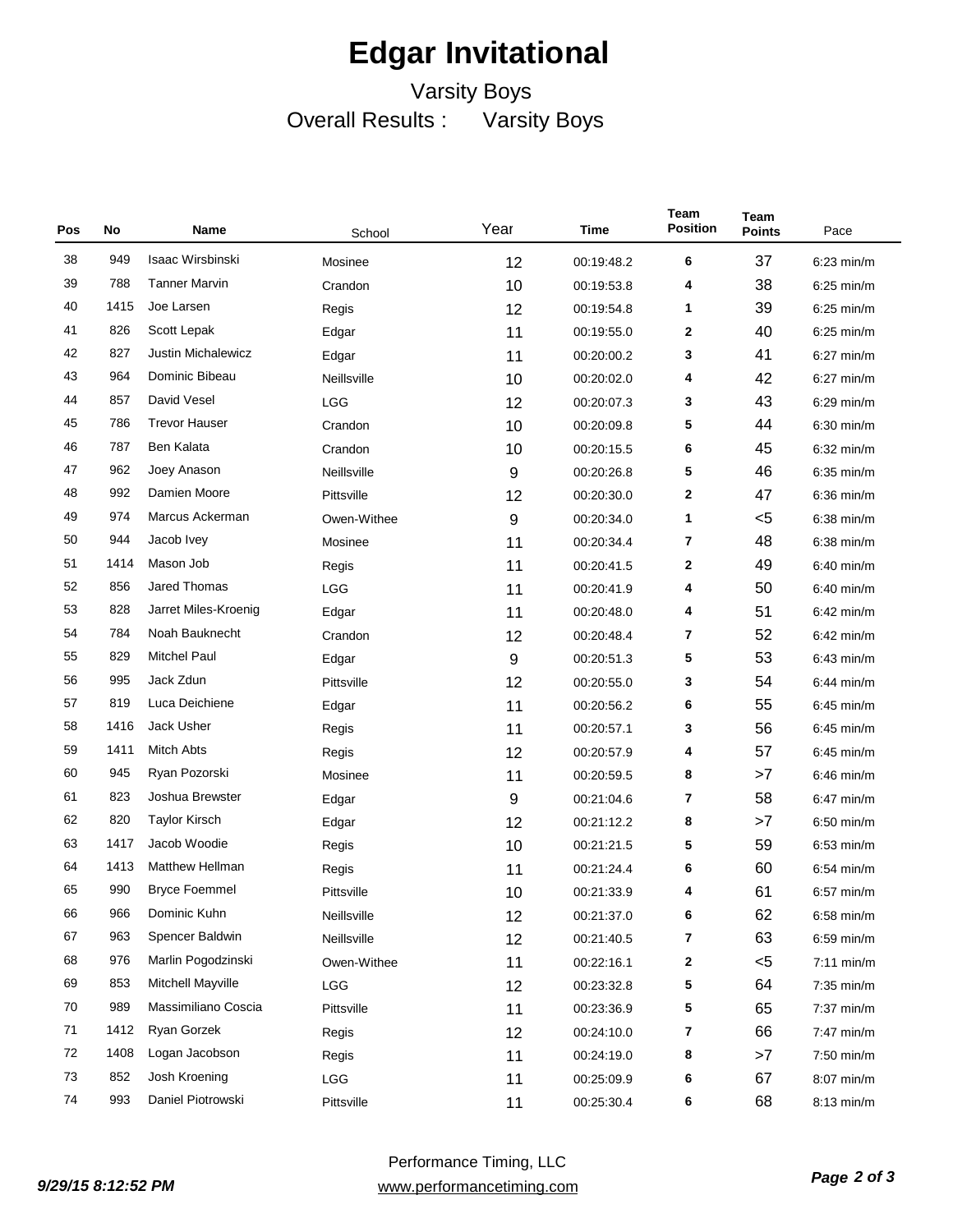Varsity Boys Overall Results : Varsity Boys

| <b>Pos</b> | No  | Name                    | School     | Year | Time       | Team<br><b>Position</b> | Team<br><b>Points</b> | Pace         |
|------------|-----|-------------------------|------------|------|------------|-------------------------|-----------------------|--------------|
| 75         | 855 | <b>Treyton Sloniker</b> | LGG.       | 10   | 00:26:22.4 |                         | 69                    | $8:30$ min/m |
| 76         | 991 | Aaron Ickler            | Pittsville | 11   | 00:26:28.0 |                         | 70                    | $8:32$ min/m |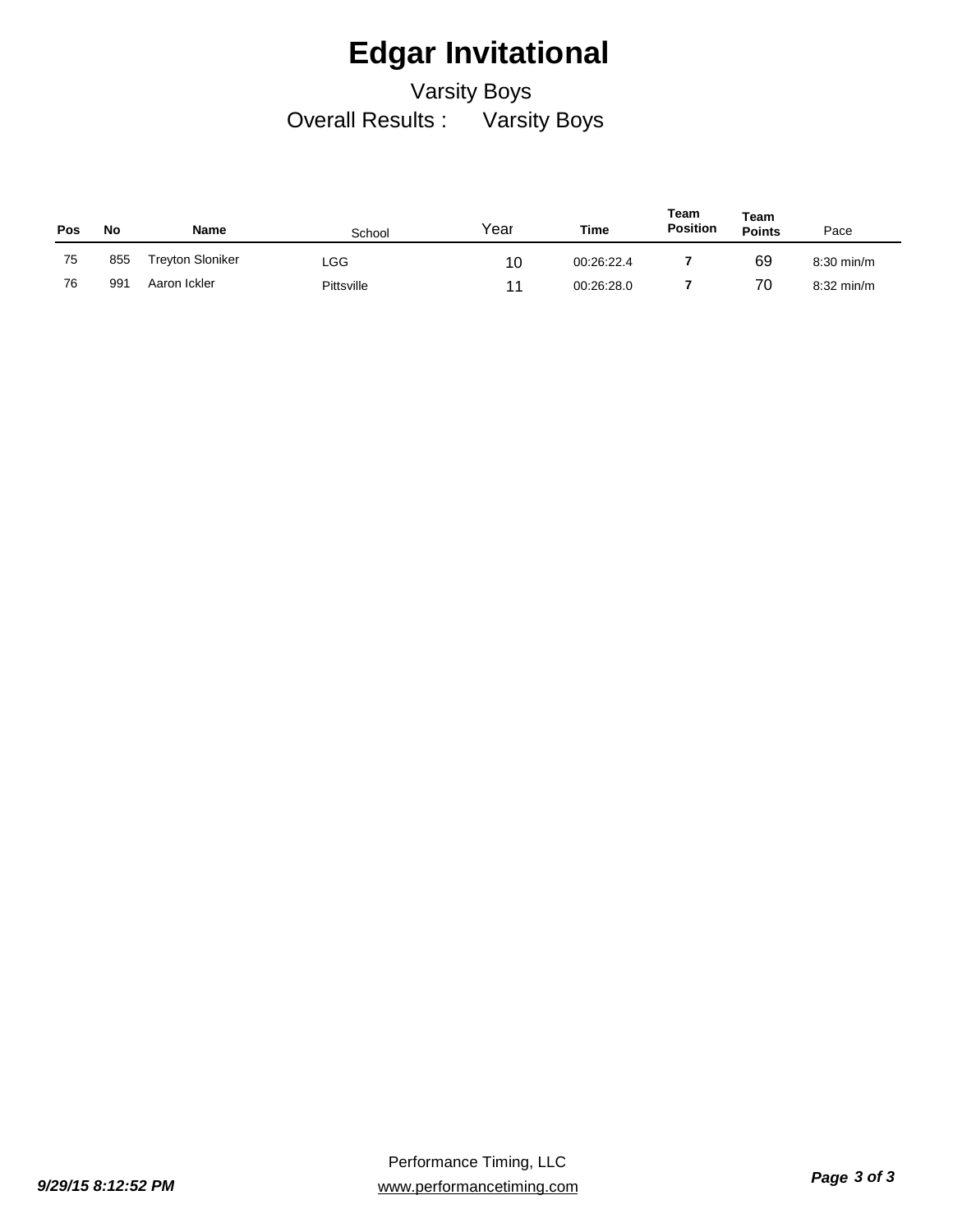#### Varsity Boys Team Results with Individual Times

| Team name: Medford                                                     |    |                    |                    |  |  |  |  |  |
|------------------------------------------------------------------------|----|--------------------|--------------------|--|--|--|--|--|
| Team result: 35<br>Team Pos: 1                                         |    |                    |                    |  |  |  |  |  |
| <b>Team Pos</b><br><b>Overall Pos</b><br>Race No<br><b>Name</b>        |    | <b>Finish Time</b> | <b>Team Points</b> |  |  |  |  |  |
| 1<br>878<br>Jarod Rudolph<br>1                                         | 1  | 00:16:56           | 1                  |  |  |  |  |  |
| $\overline{c}$<br>877<br>Derek Rudolph<br>3                            | 3  | 00:17:25           | 3                  |  |  |  |  |  |
| 3<br>880<br><b>Trey Ulrich</b><br>5                                    | 5  | 00:17:31           | 5                  |  |  |  |  |  |
| 879<br>Joe Tomandl<br>4<br>9                                           | 9  | 00:17:57           | 9                  |  |  |  |  |  |
| 5<br>881<br>Ray Zirngible<br>17                                        | 17 | 00:18:28           | 17                 |  |  |  |  |  |
| Aaron Julian<br>875<br>6<br>28                                         | 28 | 00:19:13           | 28                 |  |  |  |  |  |
| 7<br><b>Sutton Fronk</b><br>874<br>30                                  | 30 | 00:19:16           | 30                 |  |  |  |  |  |
| Team name: Tomahawk<br>Team result: 42                                 |    |                    |                    |  |  |  |  |  |
| Team Pos: 2<br><b>Team Pos</b><br><b>Overall Pos</b><br><b>Race No</b> |    | <b>Finish Time</b> |                    |  |  |  |  |  |
| <b>Name</b>                                                            |    |                    | <b>Team Points</b> |  |  |  |  |  |
| 1<br>1486<br>Troy Vanstrysdonk<br>6                                    | 6  | 00:17:35           | $\,6\,$            |  |  |  |  |  |
| 2<br>1481<br>Alex Johnson<br>$\overline{7}$                            | 7  | 00:17:53           | 7                  |  |  |  |  |  |
| 3<br>1487<br>Mason Webster<br>8                                        | 8  | 00:17:54           | 8                  |  |  |  |  |  |
| 1484<br>4<br>Cayton Scholz<br>10                                       | 10 | 00:18:03           | 10                 |  |  |  |  |  |
| 5<br>1485<br>Lucas Tjugum<br>11                                        | 11 | 00:18:05           | 11                 |  |  |  |  |  |
| 6<br>1482<br>Kyle Klopatek<br>20                                       | 20 | 00:18:43           | 20                 |  |  |  |  |  |
| 7<br>Evan Ploeckelman<br>1483<br>24                                    | 24 | 00:18:54           | 24                 |  |  |  |  |  |
| Team name: Columbus Catholic                                           |    |                    |                    |  |  |  |  |  |
| Team result: 99<br>Team Pos: 3                                         |    |                    |                    |  |  |  |  |  |
| <b>Team Pos</b><br><b>Overall Pos</b><br>Race No<br><b>Name</b>        |    | <b>Finish Time</b> | <b>Team Points</b> |  |  |  |  |  |
| <b>Leonard Steinert</b><br>1<br>766<br>13                              | 13 | 00:18:24           | 13                 |  |  |  |  |  |
| 2<br>764<br>Peyton Nystrom<br>16                                       | 16 | 00:18:26           | 16                 |  |  |  |  |  |
| 3<br>760<br><b>Benny Frericks</b><br>18                                | 18 | 00:18:33           | 18                 |  |  |  |  |  |
| Jeremiah Giles<br>762<br>4<br>25                                       | 25 | 00:19:06           | 25                 |  |  |  |  |  |
| 761<br>5<br><b>Bryce Fuerlinger</b><br>27                              | 27 | 00:19:11           | 27                 |  |  |  |  |  |
| 6<br>767<br>Jon Viegut<br>29                                           | 29 | 00:19:15           | 29                 |  |  |  |  |  |
| Leo Pittsley<br>7<br>32<br>765                                         | 32 | 00:19:20           | 32                 |  |  |  |  |  |
| 8<br>763<br>Zach Gotz<br>35                                            | >7 | 00:19:42           | >7                 |  |  |  |  |  |
| Team name: Mosinee                                                     |    |                    |                    |  |  |  |  |  |
| Team result: 100<br>Team Pos: 4                                        |    |                    |                    |  |  |  |  |  |
| <b>Team Pos</b><br><b>Overall Pos</b><br>Race No<br><b>Name</b>        |    | <b>Finish Time</b> | <b>Team Points</b> |  |  |  |  |  |
| 1<br>946<br>Mason Tomany<br>$\overline{\mathbf{4}}$                    | 4  | 00:17:31           | $\overline{4}$     |  |  |  |  |  |
| 2<br><b>Grayson Barrett</b><br>942<br>12                               | 12 | 00:18:08           | 12                 |  |  |  |  |  |
| 3<br>Noah Cox<br>943<br>15                                             | 15 | 00:18:25           | 15                 |  |  |  |  |  |
| <b>Dustin Unertl</b><br>4<br>33<br>947                                 | 33 | 00:19:20           | 33                 |  |  |  |  |  |
| 5<br>936<br><b>Riley Alcoba</b><br>37                                  | 36 | 00:19:48           | 36                 |  |  |  |  |  |
| Isaac Wirsbinski<br>6<br>949<br>38                                     | 37 | 00:19:49           | 37                 |  |  |  |  |  |
| 7<br>944<br>Jacob Ivey<br>50                                           | 48 | 00:20:35           | 48                 |  |  |  |  |  |
| Ryan Pozorski<br>8<br>60<br>945                                        | >7 | 00:21:00           | >7                 |  |  |  |  |  |
| Team name: Crandon                                                     |    |                    |                    |  |  |  |  |  |
| Team result: 133<br>Team Pos: 5                                        |    |                    |                    |  |  |  |  |  |
| <b>Team Pos</b><br><b>Overall Pos</b><br>Race No<br><b>Name</b>        |    | <b>Finish Time</b> | <b>Team Points</b> |  |  |  |  |  |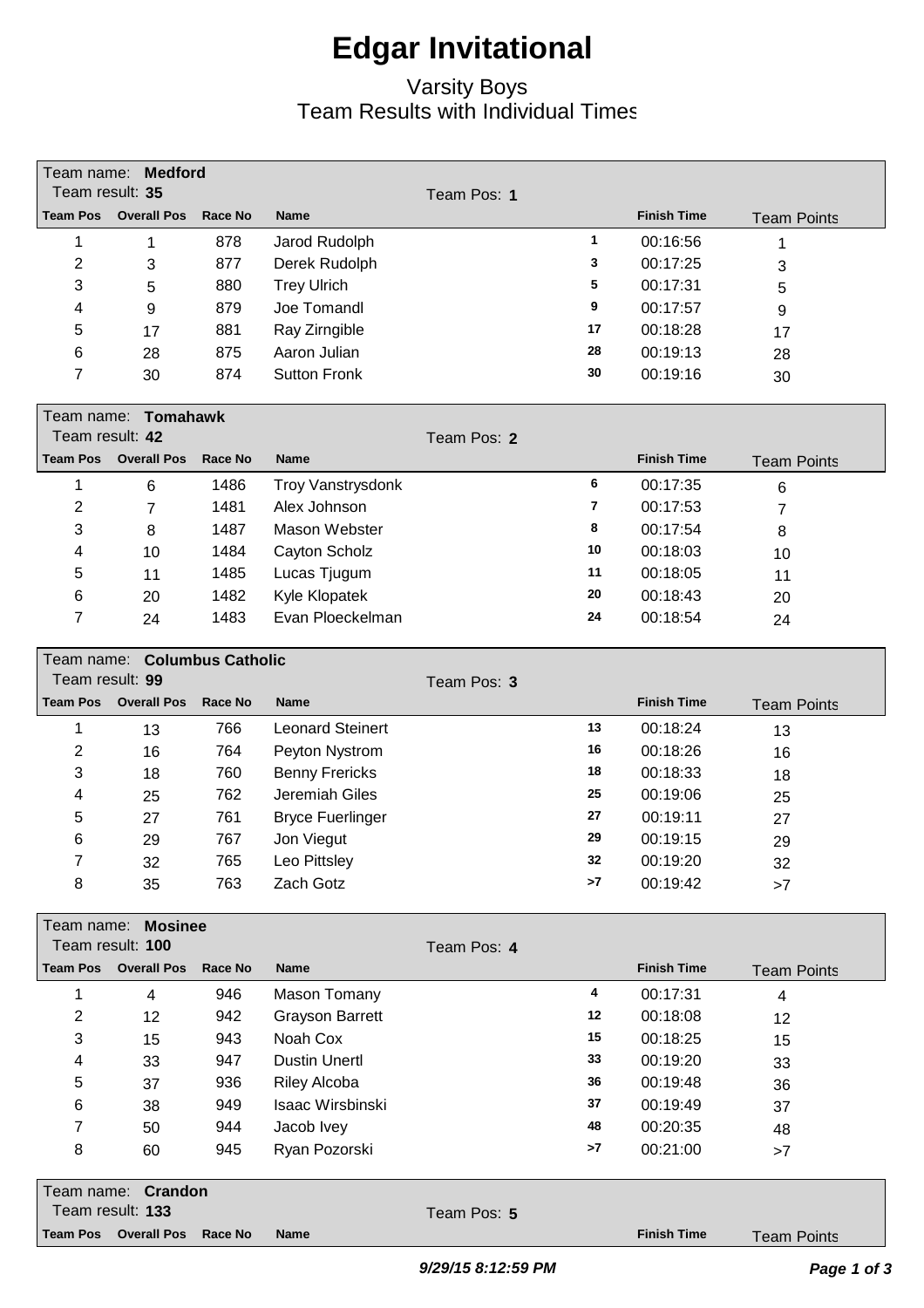|                 | Team name: Crandon<br>Team result: 133 |                |                            |             |              |                    |                    |  |  |
|-----------------|----------------------------------------|----------------|----------------------------|-------------|--------------|--------------------|--------------------|--|--|
| <b>Team Pos</b> | <b>Overall Pos</b>                     | <b>Race No</b> | <b>Name</b>                | Team Pos: 5 |              | <b>Finish Time</b> |                    |  |  |
| 1               |                                        | 790            | <b>Tanner Moris</b>        |             | $\mathbf{2}$ | 00:17:08           | <b>Team Points</b> |  |  |
| $\overline{2}$  | $\overline{2}$<br>14                   | 789            | <b>Bradley Mihalko</b>     |             | 14           | 00:18:24           | 2                  |  |  |
| 3               | 36                                     | 785            | Drew Boney                 |             | 35           | 00:19:45           | 14<br>35           |  |  |
| 4               | 39                                     | 788            | <b>Tanner Marvin</b>       |             | 38           | 00:19:54           | 38                 |  |  |
| 5               | 45                                     | 786            | <b>Trevor Hauser</b>       |             | 44           | 00:20:10           | 44                 |  |  |
| 6               | 46                                     | 787            | <b>Ben Kalata</b>          |             | 45           | 00:20:16           | 45                 |  |  |
| 7               | 54                                     | 784            | Noah Bauknecht             |             | 52           | 00:20:49           | 52                 |  |  |
|                 |                                        |                |                            |             |              |                    |                    |  |  |
|                 | Team name:<br><b>Neillsville</b>       |                |                            |             |              |                    |                    |  |  |
|                 | Team result: 152                       |                |                            | Team Pos: 6 |              |                    |                    |  |  |
| <b>Team Pos</b> | <b>Overall Pos</b>                     | <b>Race No</b> | <b>Name</b>                |             |              | <b>Finish Time</b> | <b>Team Points</b> |  |  |
| 1               | 19                                     | 965            | Elijah Eisfeldt            |             | 19           | 00:18:42           | 19                 |  |  |
| $\overline{2}$  | 22                                     | 968            | Jacob Walter               |             | 22           | 00:18:49           | 22                 |  |  |
| 3               | 23                                     | 967            | Logan Matson               |             | 23           | 00:18:54           | 23                 |  |  |
| 4               | 43                                     | 964            | Dominic Bibeau             |             | 42           | 00:20:02           | 42                 |  |  |
| 5               | 47                                     | 962            | Joey Anason                |             | 46           | 00:20:27           | 46                 |  |  |
| 6               | 66                                     | 966            | Dominic Kuhn               |             | 62           | 00:21:38           | 62                 |  |  |
| $\overline{7}$  | 67                                     | 963            | Spencer Baldwin            |             | 63           | 00:21:41           | 63                 |  |  |
|                 | Team name: Edgar                       |                |                            |             |              |                    |                    |  |  |
|                 | Team result: 216                       |                |                            | Team Pos: 7 |              |                    |                    |  |  |
| <b>Team Pos</b> | <b>Overall Pos</b>                     | <b>Race No</b> | <b>Name</b>                |             |              | <b>Finish Time</b> | <b>Team Points</b> |  |  |
| 1               | 31                                     | 830            | <b>Martin Sahattechier</b> |             | 31           | 00:19:18           | 31                 |  |  |
| $\overline{2}$  | 41                                     | 826            | Scott Lepak                |             | 40           | 00:19:56           | 40                 |  |  |
|                 |                                        |                |                            |             |              |                    |                    |  |  |
| 3               | 42                                     | 827            | Justin Michalewicz         |             | 41           | 00:20:01           | 41                 |  |  |
| 4               | 53                                     | 828            | Jarret Miles-Kroenig       |             | 51           | 00:20:49           | 51                 |  |  |
| 5               | 55                                     | 829            | <b>Mitchel Paul</b>        |             | 53           | 00:20:52           | 53                 |  |  |
| 6               | 57                                     | 819            | Luca Deichiene             |             | 55           | 00:20:57           | 55                 |  |  |
| 7               | 61                                     | 823            | Joshua Brewster            |             | 58           | 00:21:05           | 58                 |  |  |
| 8               | 62                                     | 820            | <b>Taylor Kirsch</b>       |             | >7           | 00:21:13           | >7                 |  |  |
|                 | Team name: LGG                         |                |                            |             |              |                    |                    |  |  |
|                 | Team result: 217                       |                |                            | Team Pos: 8 |              |                    |                    |  |  |
| <b>Team Pos</b> | <b>Overall Pos</b>                     | <b>Race No</b> | <b>Name</b>                |             |              | <b>Finish Time</b> | <b>Team Points</b> |  |  |
| 1               | 26                                     | 851            | <b>Elliot Genteman</b>     |             | 26           | 00:19:07           | 26                 |  |  |
| $\overline{2}$  | 34                                     | 854            | Darin Meyer                |             | 34           | 00:19:35           | 34                 |  |  |
| 3               | 44                                     | 857            | David Vesel                |             | 43           | 00:20:08           | 43                 |  |  |
| 4               | 52                                     | 856            | <b>Jared Thomas</b>        |             | 50           | 00:20:42           | 50                 |  |  |
| 5               | 69                                     | 853            | Mitchell Mayville          |             | 64           | 00:23:33           | 64                 |  |  |
| 6               | 73                                     | 852            | Josh Kroening              |             | 67           | 00:25:10           | 67                 |  |  |
| 7               | 75                                     | 855            | <b>Treyton Sloniker</b>    |             | 69           | 00:26:23           | 69                 |  |  |
|                 | Team name: Pittsville                  |                |                            |             |              |                    |                    |  |  |
|                 | Team result: 248                       |                |                            | Team Pos: 9 |              |                    |                    |  |  |